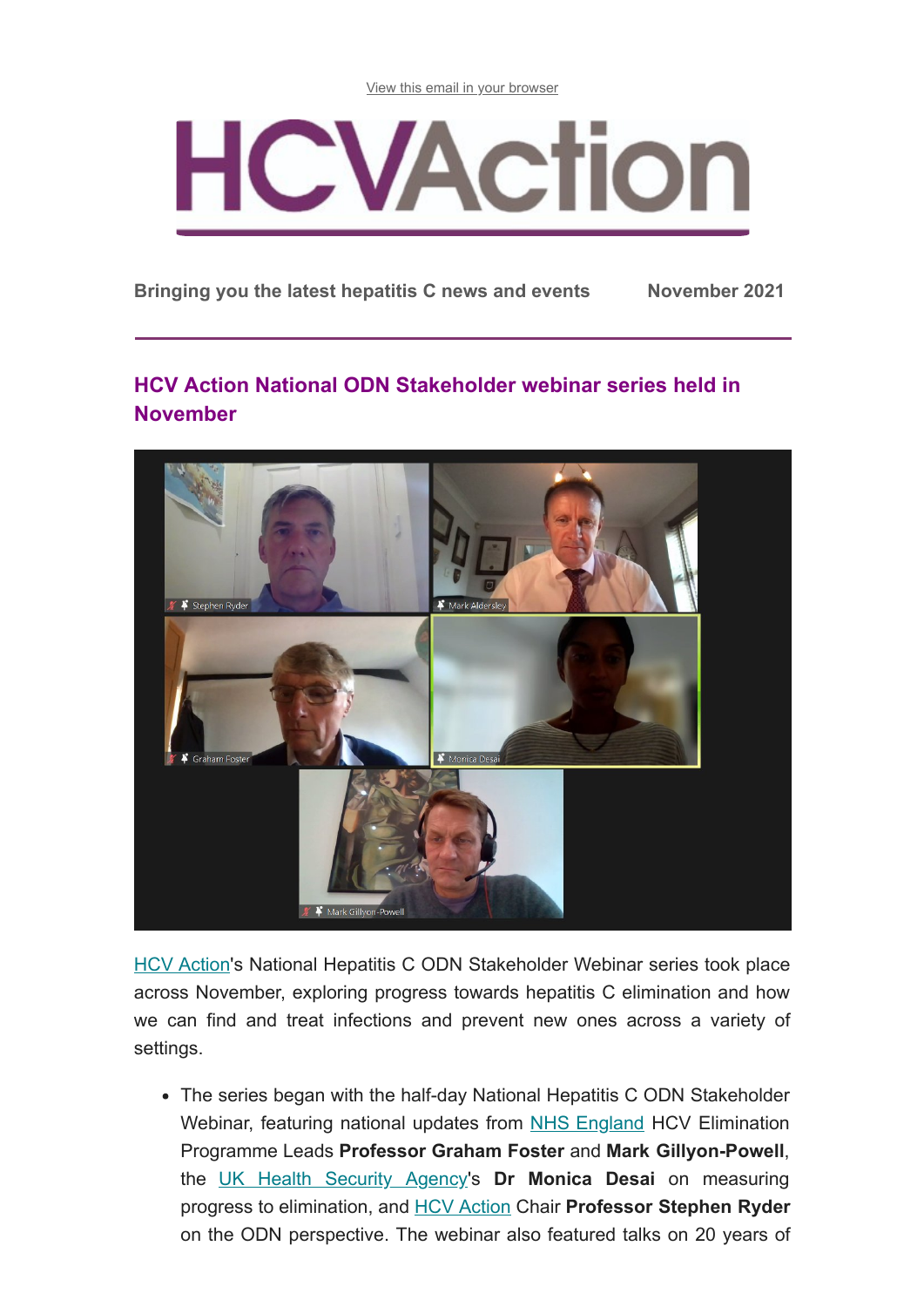[The Hepatitis C Trust](http://hepctrust.org.uk/) from Chief Executive Rachel Halford, the peer/patient perspective from Sue Reilly and Kay Walton of **The Hepatitis** C Trust, and updates on the elimination initiatives from each of the three elimination deal industry representatives and their delivery partners. If you missed it you can access the **[slides here](http://hcvaction.org.uk/resource/webinar-slides-hcv-action-national-hepatitis-c-odn-stakeholder-webinar-2021)** or **watch a recording of the [first section of the webinar here](https://www.youtube.com/watch?v=tkbvORjFtyg)**.

- The second webinar looked at hepatitis C in the criminal justice system, [with presentations from](https://www.gov.uk/government/organisations/probation-service) **Daniel Stretton** (National Probation Service), **Lee Christensen** [\(The Hepatitis C Trust](http://hepctrust.org.uk/)), **Stephen Goodwin** ([HMP Elmley](https://www.gov.uk/guidance/elmley-prison) Governor), **Harriet Tizard** [\(HMP Bronzefield](https://www.hmpbronzefield.co.uk/home.html) Clinical Team) and **Georgia Threadgold** ([NHS England](https://www.england.nhs.uk/)). **[Watch the video here.](https://www.youtube.com/watch?v=B-4kiuJ4kCk)**
- Next, the role of community pharmacies in combating hepatitis C was explored, with presentations from **Mark Gillyon-Powell** and clinical experts **Dr Ahmed Elsharkawy, Dr Ryan Buchanan** and **Helen Boothman**. **[Watch the video here.](https://www.youtube.com/watch?v=o5_AxP4lknY)**
- Ahead of the [HCV Action](http://hcvaction.org.uk/)[/Hepatitis C Trust](http://hepctrust.org.uk/) report on reinfections and how to prevent them - due to be published in December 2021 - the fourth webinar focused on what we know about reinfections and harm reduction. Speakers included **Dr Ruth Simmons** [from the UK Health Security](https://www.gov.uk/government/organisations/uk-health-security-agency) Agency, **Stuart Smith** and **Nathan Motherwell** from The Hepatitis C Trust, and **[Professor Graham Foster](https://www.youtube.com/watch?v=na6tH6IeQPs)** from [NHS England](https://www.england.nhs.uk/). **Watch the video here.**

**HCV Action 2021 ODN survey - findings**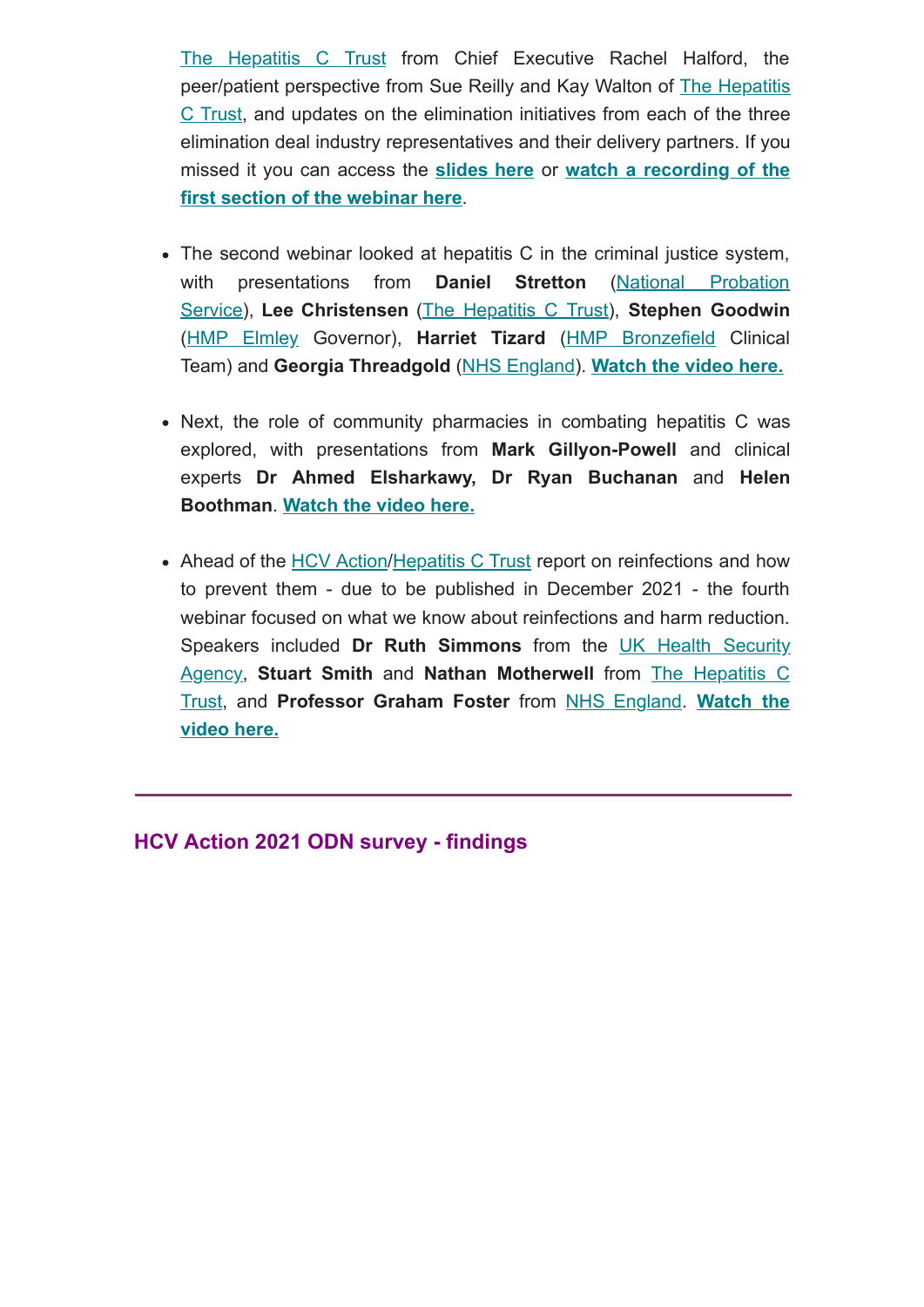

The voice of the hepatitis C professional community

## **HCV Action 2021 ODN Survey Report**

#### Overview

In advance of the 2021 HCV Action National Hepatitis C ODN Stakeholder Webinar, HCV Action developed and distributed a survey to all of England's Hepatitis C Operational Delivery Networks seeking their perspective on various aspects of hepatitis C care and the elimination programme. Responses were received from 19 of the 23 regional ODNs.

The findings from the survey were presented at the webinar by Professor Stephen Ryder, HCV Action Chair and Clinical Lead for the Nottingham ODN. The presentation can be viewed here from 48.09. This report provides a written overview of the findings, including some additional material not able to be covered in the time available for the webinar presentation.

#### **Progress to elimination**

Encouragingly, the vast majority of ODNs expect to reach elimination before or by the NHS England target of 2025, with four expecting to reach elimination in advance of 2025 and nine by 2025. However, five expect to miss the 2025 target, with one unsure.

Three of the four who said they expect to reach elimination before 2025 were London ODNs.



In advance of the 2021 [HCV Action](http://hcvaction.org.uk/) National Hepatitis C ODN Stakeholder Webinar, [HCV Action](http://hcvaction.org.uk/) developed and distributed a survey to all of England's Hepatitis C Operational Delivery Networks seeking their perspective on various aspects of hepatitis C care and the elimination programme. Responses were received from 19 of the 23 regional ODNs. Key findings:

- Most ODNs expect to reach elimination either before or by the NHS England target
- Funding for ODNs is generally felt to be adequate, but there is concern about insufficient funding for drug services
- Peer-to-peer support, outreach vans and prison/probation service HITTs are particularly popular elimination initiatives
- ODNs are still facing challenges in engaging primary care and pharmacies in elimination initiatives
- More peer support, more BBV nurses, access to an outreach van and increased testing in drug services would aid elimination
- ODNs have concerns around the accuracy of prevalence estimates - some need more up-to-date data
- Testing rates and needle & syringe provision are still lower than they were pre-pandemic in most ODN areas
- The pandemic led to innovations in prison hepatitis C care, some of which will continue.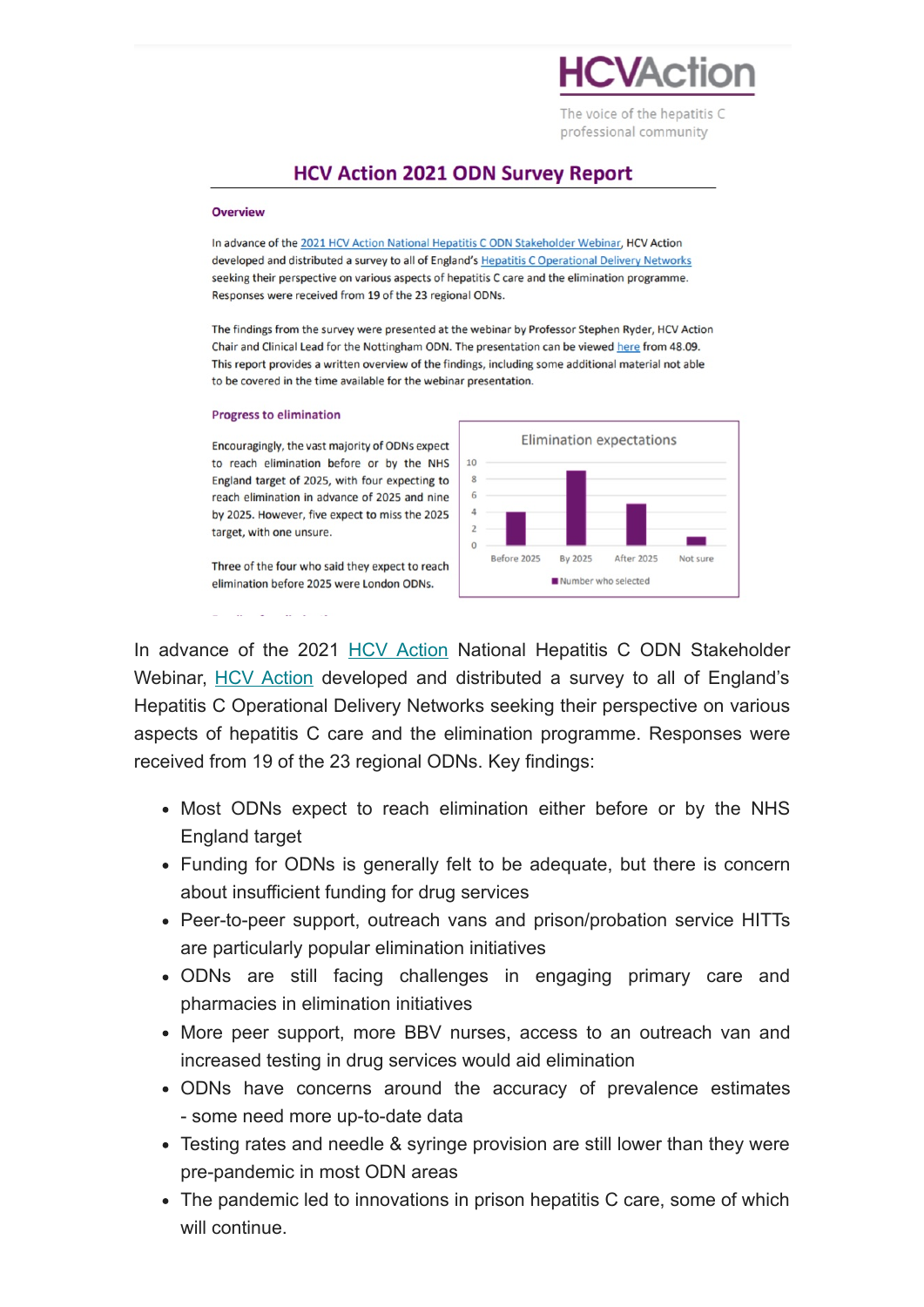## **New study: DAA treatment reduces risk of tumours for hepatitis C-related hepatocellular carcinoma patients**



Researchers at Osaka City University Graduate School of Medicine in Japan have found that treatment with direct-acting antivirals (DAAs) **"significantly" reduces the risk of tumour progression in people with hepatitis C-related** hepatocellular carcinoma (HCC).

In a new cohort study of patients with hepatitis C virus-related HCC, a disease with a high recurrence rate, the researchers reported that after receiving cancer treatment, the oral administration of DAAs reduces the risk of tumor progression following recurrence of the liver disease. The findings were published in the [Journal of Viral Hepatitis.](https://onlinelibrary.wiley.com/journal/13652893)

"DAA therapy is effective at eradicating the hepatitis C virus, a major risk factor for HCC" says Professor Norifumi Kawada, professor of the Department of Hepatology. While the team will continue to investigate issues like the extent to which liver cirrhosis and function improve after the antiviral treatment, as supporting author and Lecturer Sawako Uchida-Kobayashi puts it, "the suppressing effect of DAA therapy on cancer progression revealed by our study gives us hope to improve the overall quality of life for people with HCC".

The full paper is [here](https://onlinelibrary.wiley.com/doi/10.1111/jvh.13627), and a summary [here.](https://medicalxpress.com/news/2021-11-antiviral-treatment-hepatitis-virus-post-treatment.html)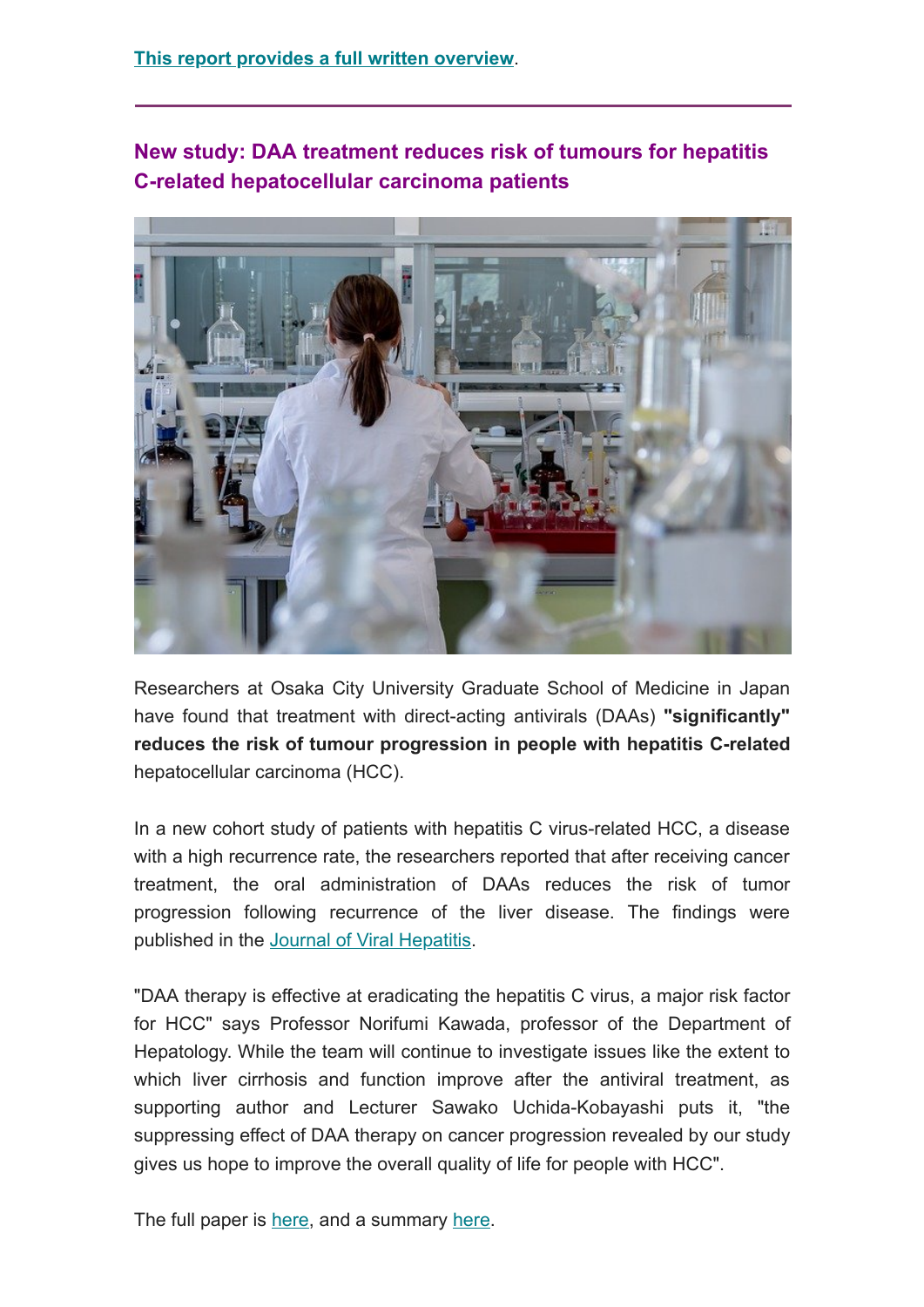### **News and reports**

[\\* Want to work full-time on eliminating hepatitis C? The Hepatitis C Trust are](http://hepctrust.org.uk/about-us/vacancies-hepatitis-c-trust) growing their team and advertising for a Peer Support Lead in Sussex, a Prison HITT Coordinator and a Prison Peer Lead for the East of England.

\* The South London ODN is looking for an ODN Project Manager. Find out more about the role and how to apply [here.](https://www.jobs.nhs.uk/xi/vacancy/916890745)

\* The South Yorkshire ODN have recently ordered a clinic van and are looking for a driver - you can find out more about this role and apply [here](https://beta.jobs.nhs.uk/candidate/jobadvert/C9190-21-0939).

\* There have been two [updates on the Infected Blood Inquiry and the Infected](http://www.hepctrust.org.uk/blog/nov-2021/infected-blood-inquiry-updates-deadline-extension-and-timetable-changes) Blood Compensation Framework Study. The deadline for written submissions to the Compensation Framework Study has been extended to **December 19th** (the [previous deadline](http://hepctrust.org.uk/blog/nov-2021/new-engagement-opportunities-announced-infected-blood-compensation-study) had been December 5th, announced alongside a series of online meetings for those affected by infected blood), while new December and January hearing dates featuring a number of medical experts have been announced for the main Inquiry.

\* Consultations, testing and treatment of hepatitis B and C virus fell significantly worldwide during the first year of the COVID-19 pandemic, according to a [presentation by Dr Maria Buti](https://www.healio.com/news/hepatology/20211114/covid-pandemic-put-hepatitis-elimination-efforts-further-behind) of the liver unit in the internal medicine department at [Hospital Universitari Vall d'hebron](https://www.vallhebron.com/en) to the The Liver Meeting Digital Experience. She projected a one year delay in hepatitis diagnosis and treatment could result in an additional number of liver cancers and deaths from HCV globally by 2030.

\* In a new interview, the fifth of [The Hepatitis C Trust](http://hepctrust.org.uk/)'s #PeerSupportMeans series, Women's Prison Peer Coordinator [Julia Sheehan talks about](http://hepctrust.org.uk/blog/oct-2021/it%E2%80%99s-about-look-relief-patient%E2%80%99s-face-peersupportmeans-julia-sheehan) her experiences of hepatitis C and the value of peer support.

### **Share good practice**

If you would like your service to be featured as a good practice case study on the HCV Action website, have any news to share with colleagues, or would be interested in being an [HCV Action Ambassador](http://hcvaction.org.uk/hcv-action-ambassador-network), please send an email to [hcvaction@hepctrust.org.uk](mailto:hcvaction@hepctrust.org.uk).